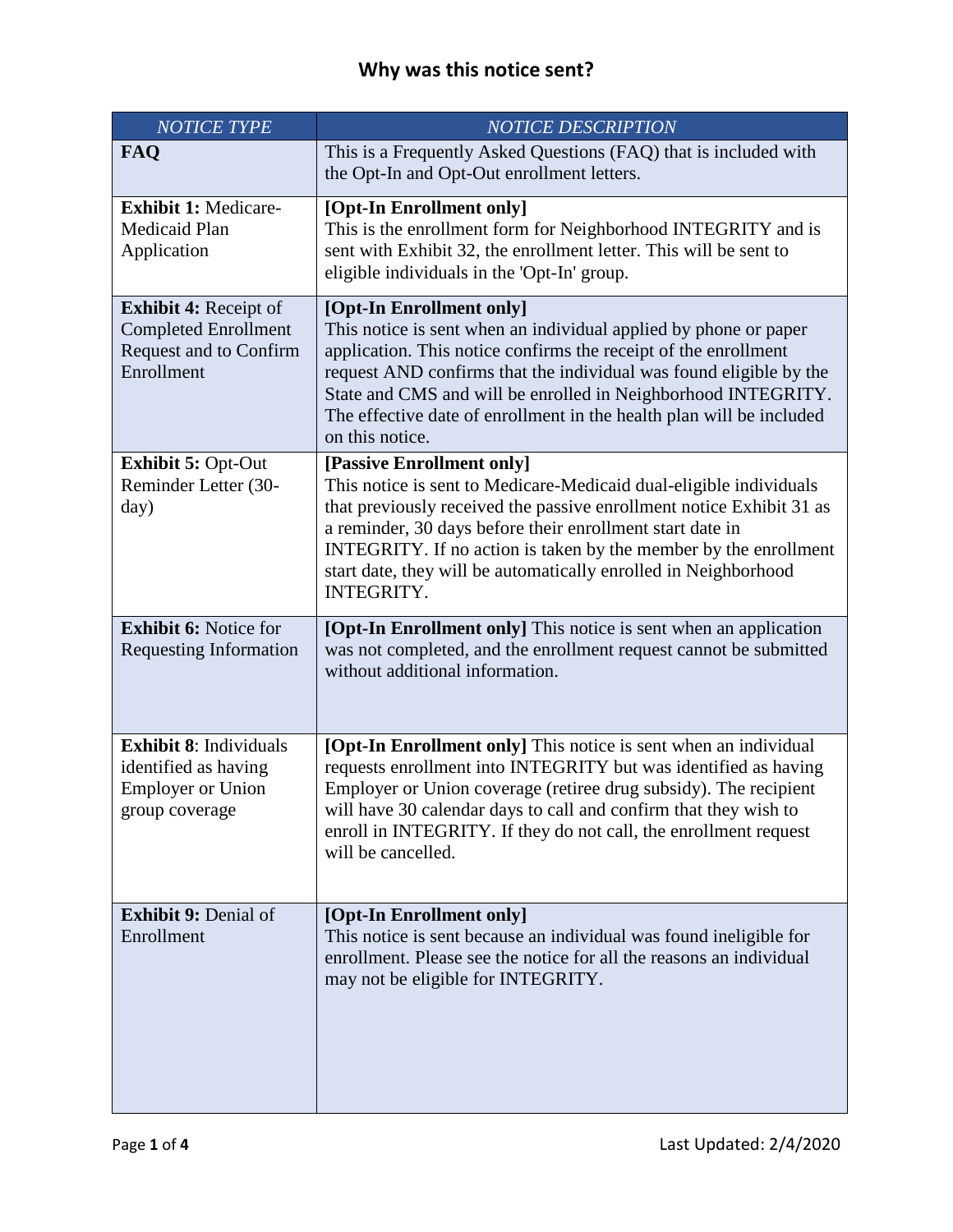| <b>NOTICE TYPE</b>                                                                 | <b>NOTICE DESCRIPTION</b>                                                                                                                                                                                                                                                                              |
|------------------------------------------------------------------------------------|--------------------------------------------------------------------------------------------------------------------------------------------------------------------------------------------------------------------------------------------------------------------------------------------------------|
| <b>Exhibit 11:</b><br>Acknowledgement of<br><b>Request to Cancel</b><br>Enrollment | [Opt-In Enrollment only] The individual applied/enrolled, then<br>requested to cancel the enrollment request before their enrollment<br>start date.                                                                                                                                                    |
|                                                                                    | [Opt-Out Enrollment only] The individual was automatically<br>enrolled and then Opted Out of the program before their enrollment<br>start date.                                                                                                                                                        |
| <b>Exhibit 16:</b> Notice to<br><b>Confirm Voluntary</b><br>Disenrollment          | [Voluntary Disenrollment]<br>This notice is sent when a Neighborhood INTEGRITY member<br>requests to be disenrolled from INTEGRITY- by either calling the<br>MMP Enrollment Line OR called 1-800-Medicare. This notice is<br>sent within 10 days of the state verifying the disenrollment with<br>CMS. |
| <b>Exhibit 17: Denial of</b><br>Disenrollment                                      | [Voluntary Disenrollment]<br>This notice is sent when an unauthorized individual request makes a<br>disenrollment request from INTEGRITY on the member's behalf,<br>therefore the disenrollment is not processed.                                                                                      |
| <b>Exhibit 19:</b><br>Disenrollment Due to<br><b>Out of Area Status</b>            | [In-Voluntary Disenrollment]<br>This notice is sent when it is determined that a Neighborhood<br>INTEGRITY member does not live in Rhode Island (out of area<br>status) and is being disenrolled from INTEGRITY.                                                                                       |
| <b>Exhibit 21:</b> Loss of<br><b>Medicaid Status</b>                               | [In-Voluntary Disenrollment]<br>This notice is sent when a member is disenrolled from INTEGRITY<br>because of a change in Medicaid eligibility. This may have been due<br>to a loss of Medicaid OR a change in a member's status that makes<br>them ineligible for the program.                        |
| <b>Exhibit 23:</b><br>Disenrollment Due to<br>Death                                | This notice is sent because a notification of death was received from<br>CMS. The member may be disenrolled from INTEGRITY the first<br>day of the following month or it may be a retroactive disenrollment.                                                                                           |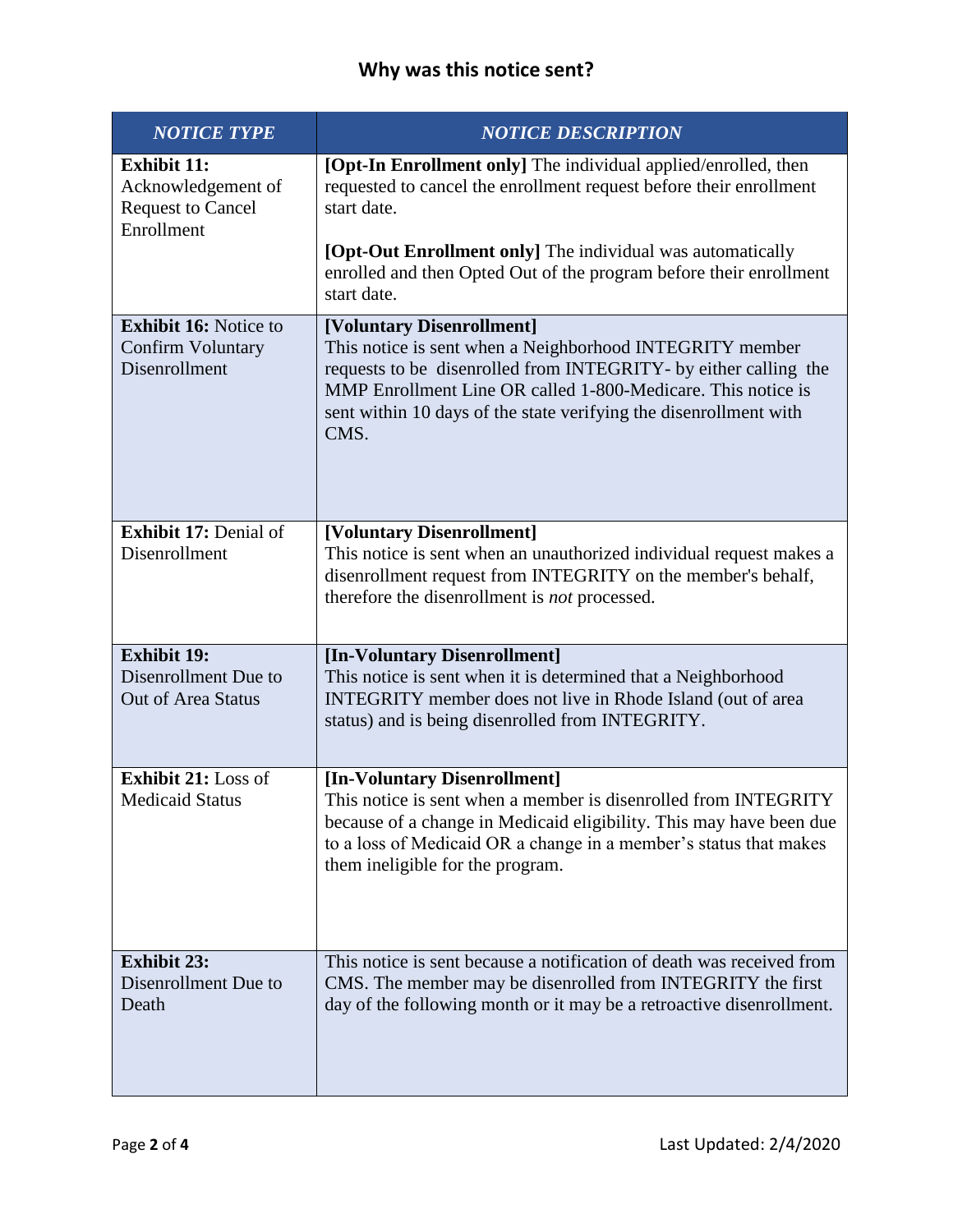| <b>NOTICE TYPE</b>                                                                                 | <b>NOTICE DESCRIPTION</b>                                                                                                                                                                                                                                                                                                                                                                                                                                                                                                                                                                                                                                                                           |
|----------------------------------------------------------------------------------------------------|-----------------------------------------------------------------------------------------------------------------------------------------------------------------------------------------------------------------------------------------------------------------------------------------------------------------------------------------------------------------------------------------------------------------------------------------------------------------------------------------------------------------------------------------------------------------------------------------------------------------------------------------------------------------------------------------------------|
| <b>Exhibit 24:</b><br>Disenrollment Due to<br><b>Loss of Medicare Part</b><br>$A$ , $B$ and/or $D$ | [In-Voluntary Disenrollment]<br>This notice is sent because a termination date for Medicare Part A,<br>B and/or D was received from CMS. The member may be<br>involuntarily disenrolled from INTEGRITY the first day of the<br>following month or it may be a retroactive disenrollment                                                                                                                                                                                                                                                                                                                                                                                                             |
| <b>Exhibit 25:</b><br>Disenrollment Due to                                                         | [In-Voluntary Disenrollment]<br>This notice is sent because information on the member's                                                                                                                                                                                                                                                                                                                                                                                                                                                                                                                                                                                                             |
| Incarceration                                                                                      | incarceration was received from CMS. This member will be<br>involuntarily disenrolled from INTEGRITY.                                                                                                                                                                                                                                                                                                                                                                                                                                                                                                                                                                                               |
| <b>Exhibit 27:</b><br>Acknowledgement of<br>Reinstatement                                          | This notice is sent when a member has been reinstated in<br>Neighborhood INTEGRITY following a correction of an erroneous<br>disenrollment.                                                                                                                                                                                                                                                                                                                                                                                                                                                                                                                                                         |
| <b>Exhibit 28:</b><br>Acknowledgement of<br>Request to Opt-Out of                                  | This notice is sent when an individual calls and requests to be<br>exempt from any future automatic enrollments into Neighborhood<br>INTEGRITY. This notice is separate and different from opting out                                                                                                                                                                                                                                                                                                                                                                                                                                                                                               |
| MMP (not connected to<br>request to disenroll or<br>cancel enrollment)                             | of the MMP after receiving Exhibit 31 and/or 5.                                                                                                                                                                                                                                                                                                                                                                                                                                                                                                                                                                                                                                                     |
|                                                                                                    |                                                                                                                                                                                                                                                                                                                                                                                                                                                                                                                                                                                                                                                                                                     |
| <b>Exhibit 31: Opt-Out</b><br>Enrollment Letter (60-<br>day)                                       | [Passive Enrollment]<br>This notice is sent to all Medicare-Medicaid dual-eligibles who are<br>currently in Medicaid FFS and Original Medicare. The individual<br>will receive this notice 60 days prior to their enrollment start date in<br>Neighborhood INTEGRITY, the new MMP. Members who receive<br>this notice are in the Passive enrollment group. They must call the<br>MMP Enrollment Line to Opt-Out of Neighborhood INTEGRITY<br>or else they will be automatically enrolled on the date provided in<br>the notice. Please note that enrollment is voluntary, and members<br>can Opt-Out or disenroll at any time. (The state sends this notice at<br>75 days prior to the start date.) |